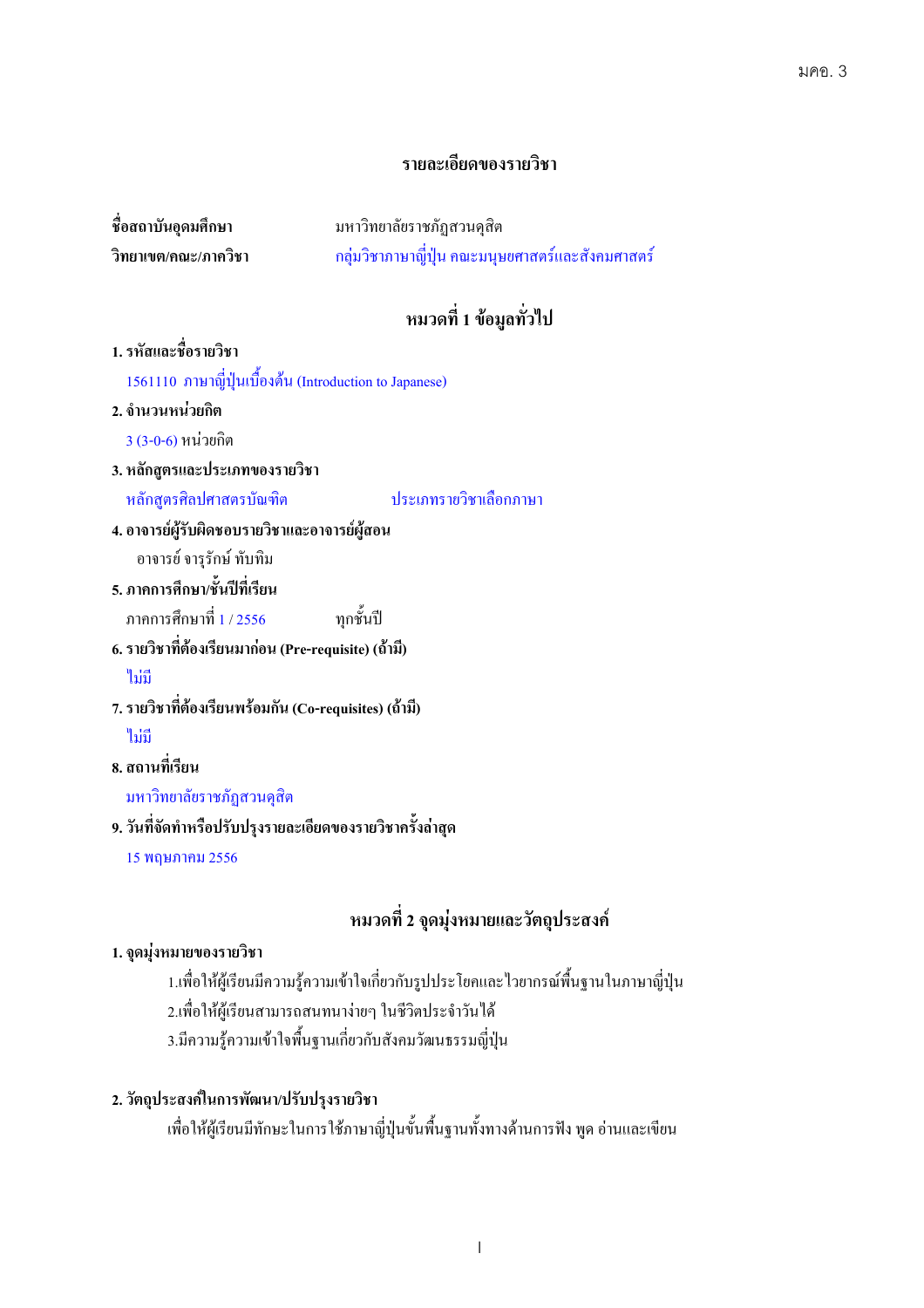# ิ หมวดที่ 3 ลักษณะและการดำเนินการ

### 1. คำอธิบายรายวิชา

ศึกษาและพัฒนาทักษะในด้านการฟัง พูด อ่าน เขียน อย่างบูรณาการ ศึกษารูปประโยคและไวยากรณ์ขั้นพื้นฐาน เน้นใน การฝึกการสนทนาที่ใช้ในชีวิตประจำวัน การอ่านข้อความภาษาญี่ปุ่นสั้นๆ แล้วสามารถสรุปเนื้อหาได้ การตอบคำถามได้ การ ี่เขียนประโยคอย่างง่ายเพื่อการสื่อสารได้

# 2. จำนวนชั่วโมงที่ใช้ต่อภาคการศึกษา

| บรรยาย การฝึก            | สอนเสริม           | ปฏิบัติ/งาน         | การศึกษาด้วยตนเอง     |
|--------------------------|--------------------|---------------------|-----------------------|
|                          |                    | ภาคสนาม/การฝึกงาน   |                       |
| 45 ชั่วโมงต่อภาคการศึกษา | สอนเสริมตามความ    | ไม่มีชั่วโมงปฏิบัติ | ้ 6 ชั่วโมงต่อสัปดาห์ |
|                          | ต้องการของนักศึกษา |                     |                       |
|                          | เฉพาะราย           |                     |                       |
|                          |                    |                     |                       |

# 3. จำนวนชั่วโมงต่อสัปดาห์ที่อาจารย์ให้คำปรึกษาและแนะนำทางวิชาการแก่นักศึกษาเป็น

### **-**

- อาจารย์ผู้สอนกำหนดวัน เวลาในการให้คำปรึกษาและคำแนะนำแก่ผู้เรียนเป็นรายบุคคลหรือรายกลุ่มตามความ ต้องการสัปดาห์ละ 6 ชั่วโมง โดยแจ้งให้ทราบในห้องเรียนและประกาศหน้าห้องพักอาจารย์

# หมวดที่ 4 การพัฒนาการเรียนรู้ของนักศึกษา

## 1. คุณธรรม จริยธรรม

### 1.1 คณธรรม จริยธรรมที่ต้องพัฒนา

1.มีความรับผิดชอบ ซื่อสัตย์ สุจริต ตรงต่อเวลาและเคารพกฎระเบียบในการเรียน 2.สามารถทำงานเป็นกลุ่มและแสดงความคิดเห็นของตนเองอย่างมีเหตุผลและยุติธรรม

### **1.2 ก**

1.การบรรยายเนื้อหาและให้เวลาในการฝึกให้มากที่สุด เพื่อปลูกฝังความคิด ความขยัน การตรงต่อเวลา การใช้เหตุผล และคิดอย่างเป็นระบบในการวิเคราะห์

2.การจัดกิจกรรมแบบผู้เรียนมีส่วนร่วมและกิจกรรมส่งเสริมการแก้ปัญหา ( Problem – Based Learning ) โดย สอดแทรกการอบรมความมีระเบียบวินัย การคิดอย่างเป็นระบบ จากแบบฝึกรายวิชาที่ต้องอาศัยความละเอียดรอบคอบ ความ สะอาคและความมีระเบียบของผลงาน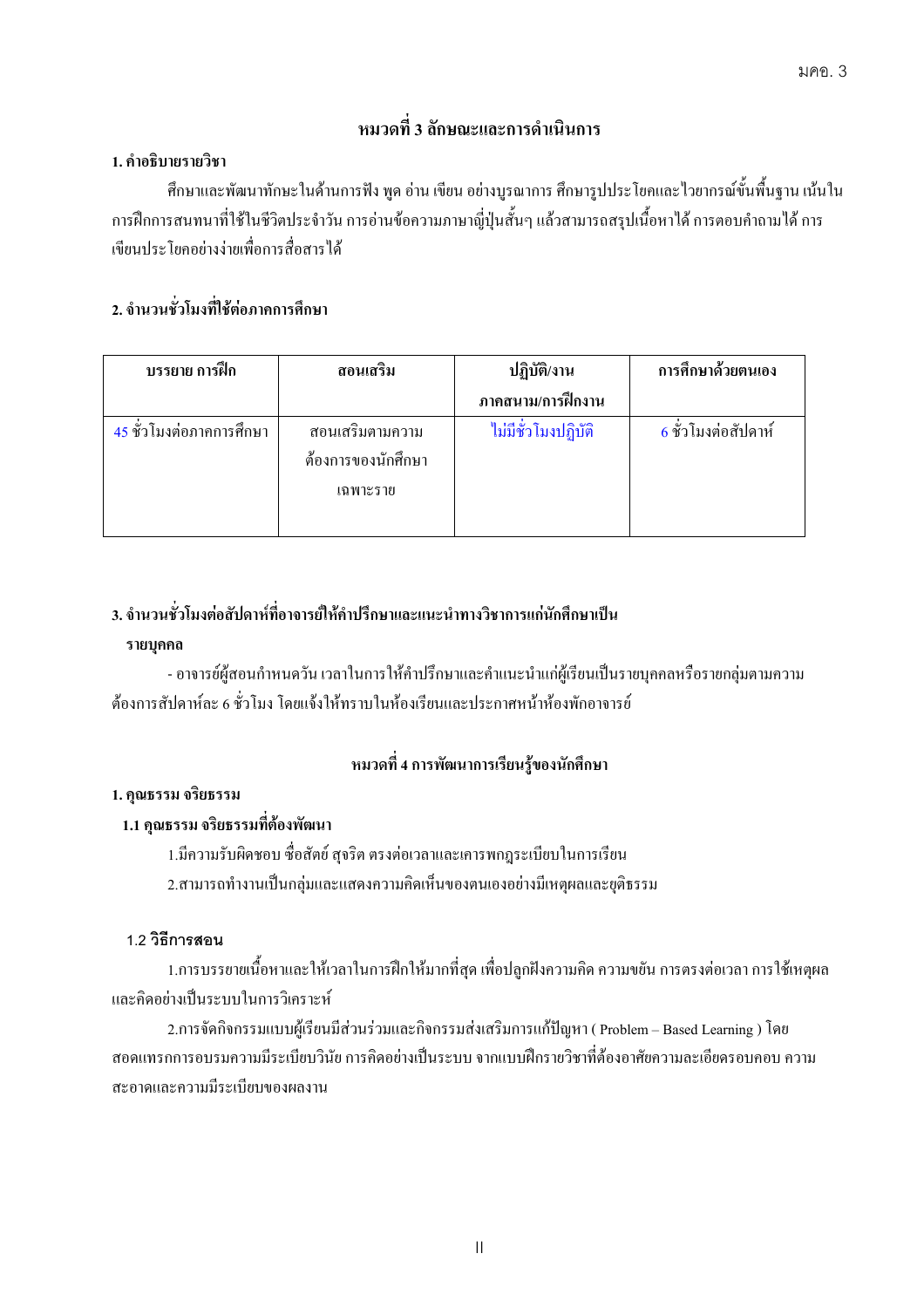### 1.3 วิธีการประเมินผล

1.การให้ข้อมูลย้อนกลับในการแก้ไขข้อผิดพลาดด้วยเหตุผลและข้อเท็จจริง

2.การสังเกตความรับผิดชอบในการส่งงานที่ได้รับมอบหมายตรงตามเวลาที่กำหนด

3.การมีส่วนร่วมในการทำงานกลุ่มและการแสดงความคิดเห็นในชั้นเรียน

# 2. ความรู้

# 2.1 ความรู้ที่ต้องได้รับ

- 1.นักศึกษาสามารถอ่านและเขียนตัวอักษรฮิรางานะ ได้
	- 2 นักศึกษาสามารถบอกความหมายของคำทักทายในชีวิตประจำวันเป็นภาษาญี่ปุ่น'ได้
- 3. นักศึกษาเข้าใจและสามารถจำแนกประเภทประโยคพื้นฐานในภาษาญี่ปุ่นได้
	- 4.นักศึกษาเข้าใจและสามารถสื่อสารประโยคพื้นฐานในชีวิตประจำวันตามสถานการณ์ที่กำหนดได้ เช่น

การแนะนำตัวเอง การถามและบอกเบอร์โทรศัพท์ การถามและบอกเวลา ราคาสินค้า เป็นต้น

# 2.2 วิธีการสอน

- 1. บรรยายอธิบายเนื้อหา โดยยกตัวอย่างที่หลากหลาย
	- 2. จัดกิจกรรมแบบผู้เรียนมีส่วนร่วม ( Active Learning ) ฝึกแต่งบทสนทนาพื้นฐานในสถานการณ์จำลองต่างๆ

3. จัดกิจกรรมส่งเสริมการแก้ปัญหา ( Problem – Based Learning ) คิดอย่างเป็นระบบ และฝึกการวิเคราะห์ด้วยตนเอง และแก้ไขข้อผิดพลาดทันที

# $\,$  2.3 วิธีการประเมินผล

- 1. สังเกตการณ์มีส่วนร่วมในกิจกรรมในชั้นเรียนและการแสดงกวามคิดเห็น
- 2. การตรวจแบบฝึกหัดและการทดสอบย่อย
- 3. การสอบกลางภาค สอบปลายภาค และการสอบสนทนากับอาจารย์ผู้สอน

### 3. ทักษะทางปัญญา

### ่ 3.1 ทักษะทางปัญญาที่ต้องพัฒนา

1.การนำความรู้ด้านคำศัพท์และไวยากรณ์ขั้นพื้นฐานไปประยุกต์ในการสื่อสารได้อย่างเหมาะสม 2.การวิเคราะห์และสรุปใจความสั้นๆ ของประโยคพื้นฐานในชีวิตประจำวันใด้

### $3.2$  วิธีการสอน

- 1.การบรรยายเนื้อหา ยกตัวอย่างรูปประ โยคที่หลากหลาย
	- 2.จัดกิจกรรมเน้นผู้เรียนมีส่วนร่วม ( Active Learning ) โดยฝึกทักษะต่างๆ ในสถานการณ์จำลอง
- 3. การมอบหมายงาน นำเสนอและแสดงความคิดเห็นในชั้นเรียน

#### $3.3$  วิธีการประเมินผล

1.สังเกตพฤติกรรมจากการแต่งประโยกกำถามและกำตอบ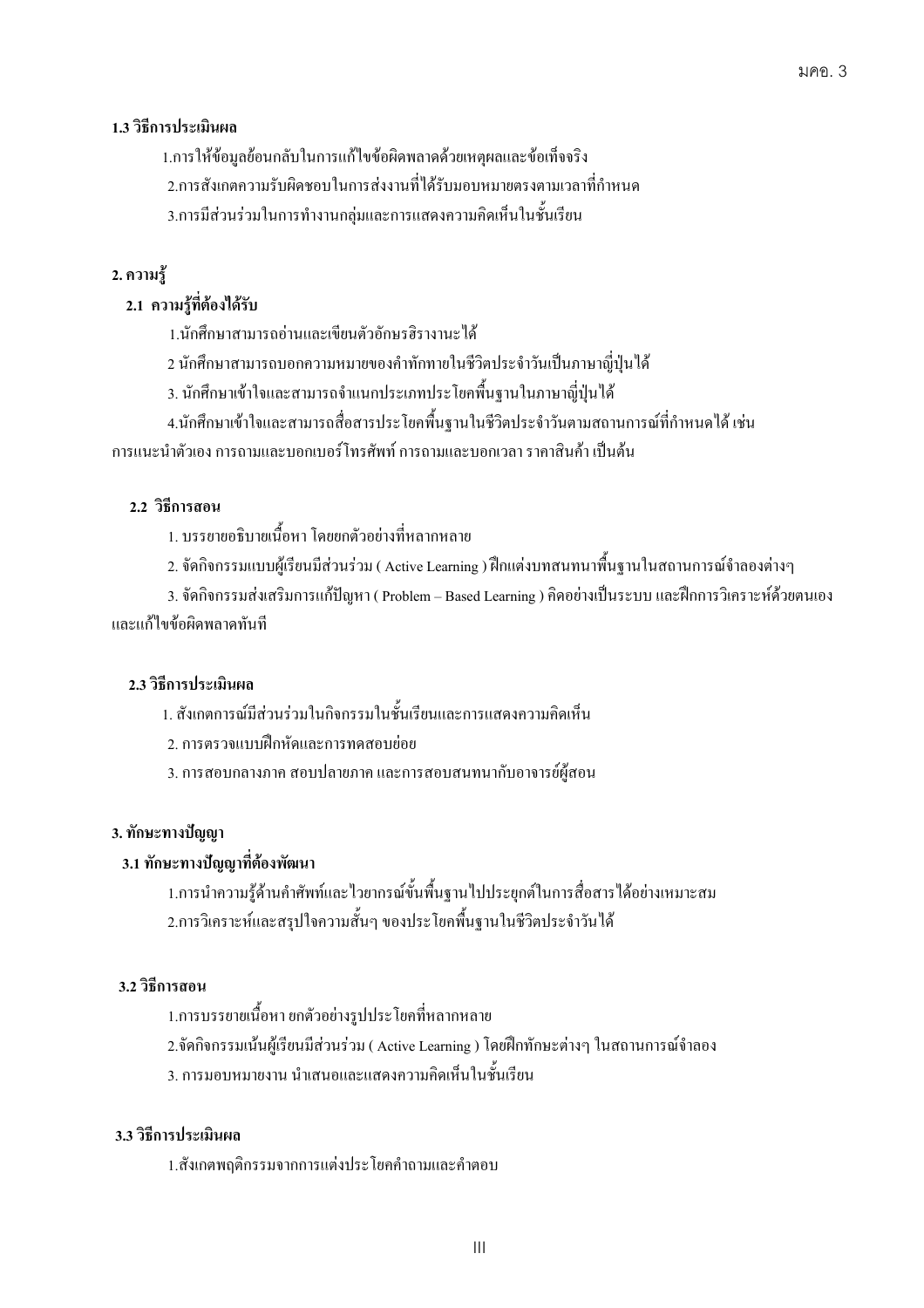2.ตรวจผลงานและให้ข้อมูลย้อนกลับ

3.ประเมินจากการสื่อสารในสถานการณ์จำลอง

4.สอบกลางภาค สอบปลายภาค และสอบสนทนากับอาจารย์ผู้สอน

### 4. ทักษะความสัมพันธ์ระหว่างบุคคลและความรับผิดชอบ

# – 4.1 ทักษะความสัมพันธ์ระหว่างบุคคลและความรับผิดชอบที่ต้องพัฒนา

1.ความสัมพันธ์ระหว่างบุคคล พัฒนาทักษะในการสร้างสัมพันธภาพอันดีระหว่างผู้เรียนและผู้สอน และระหว่างผู้เรียน ค้วยกัน

2.ทักษะการทำงานร่วมกันอย่างมีประสิทธิภาพ พัฒนาความเป็นผู้นำและผู้ตามในการทำงานเป็นทีม 3.มีการเรียนรู้ด้วยตนเอง และมีความรับผิดชอบในงานที่มอบหมายให้ครบถ้วนตามกำหนดเวลา

## $\,$  4.2 วิธีการสอน

1.จัดกิจกรรมการเรียนแบบร่วมมือ ( Cooperative Learning ) การจับคู่แต่งบทสนทนา เพื่อพัฒนาทักษะทางภาษา และ ความรับผิดชอบ และพัฒนาความสัมพันธ์ระหว่างบุคคล

2.จัดกิจกรรมแบบผู้เรียนมีส่วนร่วม ( Active Learning ) เปิดโอกาสให้แสดงความคิดเห็นในชั้นเรียน

## 4.3 วิธีการประเมินผล

1. สังเกตจากการทำงานร่วมกัน

2. ประเมินผลงานและการเปลี่ยนแปลงพฤติกรรม ด้านความรับผิดชอบต่องานและการทำงานร่วมกัน

# 5. ทักษะการวิเคราะห์เชิงตัวเลข การสื่อสาร และการใช้เทคโนโลยีสารสนเทศ

# $-$  5.1 ทักษะการวิเคราะห์เชิงตัวเลข การสื่อสาร และการใช้เทคโนโลยีสารสนเทศที่ต้องพัฒนา

- ทักษะการคิดคำนวณ เชิงตัวเลข

- ทักษะในการสื่อสารทั้งการฟัง พูด อ่าน เขียน ที่ใช้หลักการวิเคราะห์ทางภาษา ทั้งด้านโครงสร้างและความหมาย เพื่อ การสื่อสารที่มีประสิทธิภาพ โดยมีภาษาเป็นเครื่องมือ

-ทักษะในการสืบค้นข้อมูลทางอินเทอร์เน็ต

- ทักษะในการนำเสนอรายงานโดยใช้รูปแบบ เครื่องมือ และเทคโนโลขีที่เหมาะสม

# $\bf 5.2$  วิธีการสอน

1.สาธิตและฝึกทักษะการวิเคราะห์โดยใช้กิจกรรมและแบบฝึกหัด

2. มอบหมายงานให้ศึกษาค้นคว้าด้วยตนเองโดยใช้เทคโนโลยีสารสนเทศ

3.จัดกิจกรรมส่งเสริมการแก้ปัญหา ( Problem –Based Learning ) จัดกิจกรรมที่ส่งเสริมการ

แก้ปัญหาทั้งด้านเนื้อหาวิชา ภาษาและฝึกการวิเคราะห์ปัญหาตามบริบทของการใช้ภาษาในการสื่อสาร

3.นำเสนอโดยใช้รูปแบบและเทคโนโลขีที่เหมาะสม

# $-$  **5.3** วิธีการประเมินผล

1.ประเมินจากงานที่มอบหมายและนำเสนอ

2.การมีส่วนร่วมในการอภิปรายและวิธีการอภิปราย สังเกตพฤติกรรมในการแสดงการใช้เหตุผลในการวิเคราะห์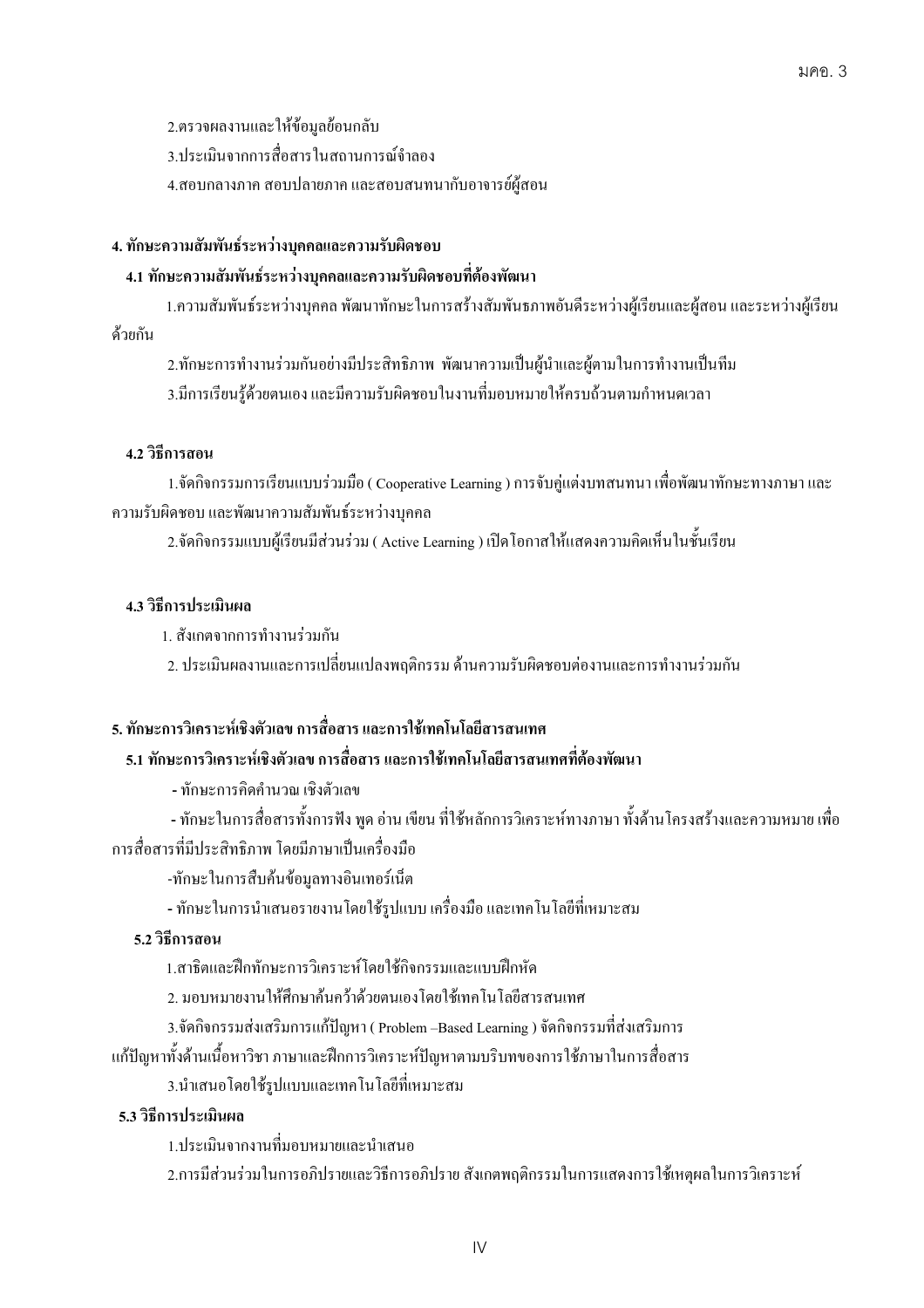# หมวดที่ 5 แผนการสอนและการประเมินผล

1. **แผนการสอน** 

| สัปดาห์        | เนื้อหา                 | จำนวน          | กิจกรรมการเรียนการสอน<br>สื่อที่ใช้       | สื่อ            | ผู้สอน      |
|----------------|-------------------------|----------------|-------------------------------------------|-----------------|-------------|
| ที่            |                         | ชั่วโมง        | (ถ้ำมิ่)                                  |                 |             |
| $\mathbf{1}$   | - แนะนำวิชา             | 3              | - ผู้สอนชี้แจงแนวการสอนตามหัวข้อการ       | - เอกสาร        | อ.จารุรักษ์ |
|                |                         |                | เรียนรู้ต่างๆ กำหนดข้อตกลง การให้         |                 | ทับทิม      |
|                |                         |                | คะแนน กติกาการเรียนรู้ระหว่างผู้สอนกับ    |                 | อ.Hirotoshi |
|                |                         |                | ผู้เรียน                                  |                 | Mikurino    |
|                |                         |                | - ให้โอกาสผู้เรียนอภิปราย ซักถามข้อสงสัย  |                 |             |
|                |                         |                | ต่างๆ ในแนวการสอน                         |                 |             |
| $\overline{2}$ | - ตัวอักษรในภาษาญี่ปุ่น | $\overline{3}$ | - เรียนรู้เกี่ยวกับตัวอักษรประเภทต่างๆ ใน | - เอกสาร        | อ.จารุรักษ์ |
|                | --ตัวอักษรฮิรางานะ      |                | ภาษาญี่ปุ่น                               | -ตารางตัวอักษร  | ทับทิม      |
|                | จาก $A - N$             |                | - ฝึกเขียนและออกเสียงตัวอักษรฮิรางานะ     | -แบบฝึกตัวอักษร | อ.Hirotoshi |
|                |                         |                |                                           | -การ์ดตัวอักษร  | Mikurino    |
|                |                         |                |                                           | -การ์ดคำศัพท์   |             |
| $3 - 4$        | การผสมคำ $(1)$          | 6              | -ฝึกผสมคำศัพท์ ออกเสียง และเขียน          | -ตารางตัวอักษร  | อ.จารุรักษ์ |
|                | -เสียงขุ่น              |                | คำศัพท์เสียงขุ่น เสียงยาว เสียงตัวสะกด    | -แบบฝึกตัวอักษร | ทับทิม      |
|                | -เสียงยาว               |                | และเสียงควบ                               | -การ์ดตัวอักษร  | อ.Hirotoshi |
|                | -เสียงตัวสะกด           |                |                                           | -การ์ดคำศัพท์   | Mikurino    |
|                | -เสียงควบ               |                |                                           |                 |             |
| 5              | บทที่ 1                 | $\overline{3}$ | - เรียนรู้และฝึกออกเสียงรูปประ โยคคำ      | -เอกสาร         | อ.จารุรักษ์ |
|                | -คำทักทายใน             |                | ทักทายที่ใช้ในชีวิตประจำวัน               | -การ์ครูปภาพ    | ทับทิม      |
|                | ชีวิตประจำวัน           |                |                                           |                 | อ.Hirotoshi |
|                |                         |                |                                           |                 | Mikurino    |
| 6              | บทที่ 2                 | $\overline{3}$ | - เรียนรู้วิธีการนับตัวเลข , ฝึกออกเสียง  | -เอกสาร         | อ.จารุรักษ์ |
|                | -การนับเลข              |                | ตัวเลข                                    | -การ์ครูปภาพ    | ทับทิม      |
|                | -การบอกเบอร์โทรศัพท์    |                | - ฝึกสนทนาการบอกเบอร์โทรศัพท์             | -นามบัตร        | อ.Hirotoshi |
|                | -การบอกอายุ             |                | -ฝึกสนทนาการบอกอายุ                       | -นาฬิกา         | Mikurino    |
|                | -การบอกเวลา             |                | -ฝึกสนทนาการบอกเวลา                       |                 |             |
| $7 - 8$        | บทที่ 3                 | 6              | - เรียนรู้รูปประโยคพื้นฐานใน              | -เอกสาร         | อ.จารุรักษ์ |
|                | รูปประโยคพื้นฐานใน      |                | ภาษาญี่ปุ่น ประโยคบอกเล่า ประโยค          | ประกอบการสอน    | ทับทิม      |
|                | ภาษาญี่ปุ่น             |                | ปฏิเสธ และประโยคคำถาม และฝึกแต่ง          | -การ์ครูปภาพ    | อ.Hirotoshi |
|                | -การบอกสัญชาติ          |                | ประโยค ฝึกถามตอบคำถามกับเพื่อน            | -นามบัตร        | Mikurino    |
|                | -การบอกอาชีพ            |                | - เรียนรู้เกี่ยวกับวิธีการใช้คำช่วยใน     | -ธงชาติ         |             |
|                | -การแนะนำตัวเอง         |                | ภาษาญี่ปุ่นและฝึกแต่งประโยค               |                 |             |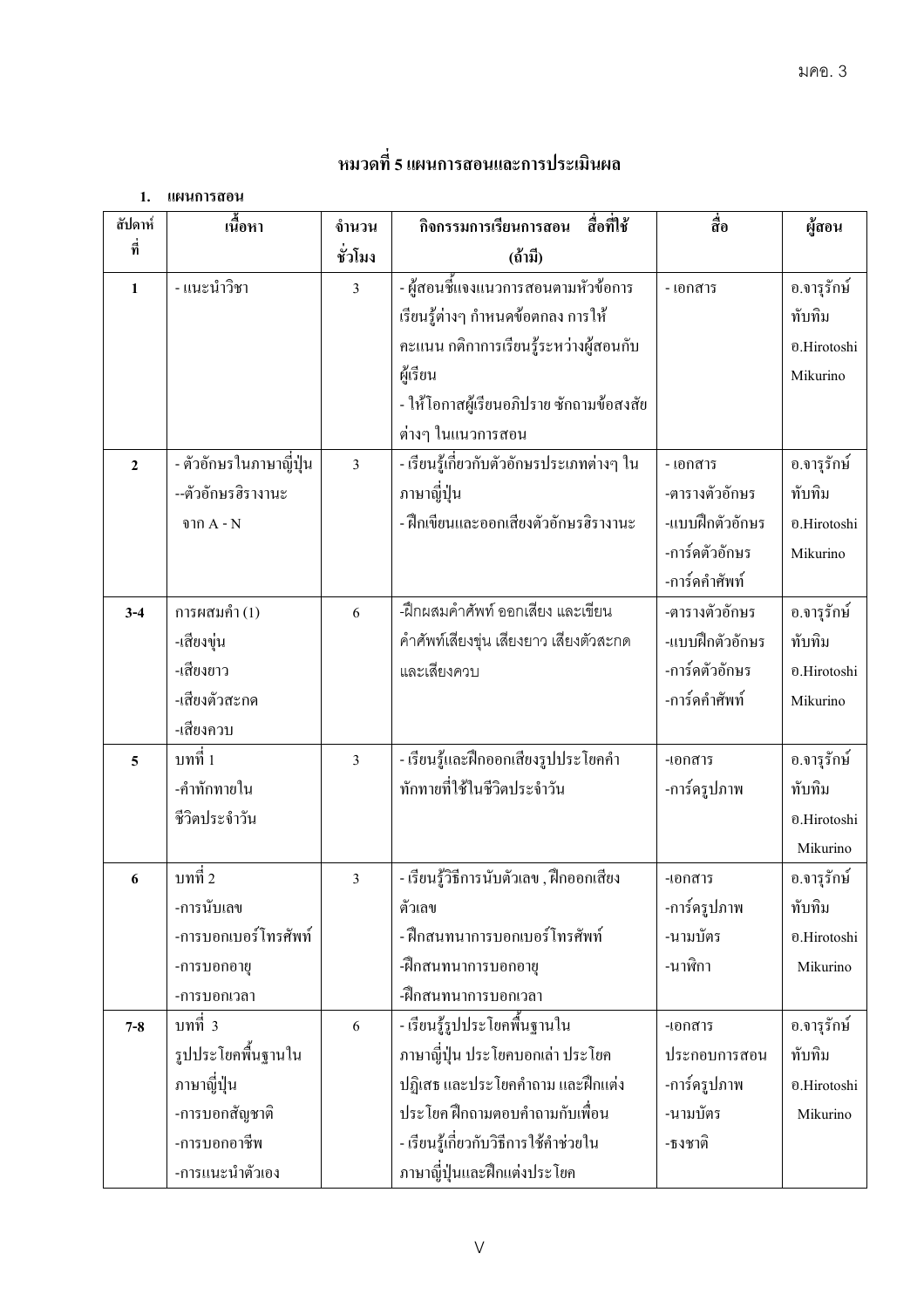| สัปดาห์   | เนื้อหา                   | จำนวน         | กิจกรรมการเรียนการสอน<br>สื่อที่ใช้         | สื่อ                | ผู้สอน      |
|-----------|---------------------------|---------------|---------------------------------------------|---------------------|-------------|
| ที่       |                           | ชั่วโมง       | (ถ้ำมี)                                     |                     |             |
|           |                           |               | - ฝึกแต่งบทสนทนากับเพื่อนโดยการถาม          |                     |             |
|           |                           |               | ชื่อ อาชีพ และถามว่ามาจากที่ไหน             |                     |             |
|           |                           |               | - ฝึกแต่งประโยคแนะนำตนเอง                   |                     |             |
| 9         | - สอบกลางภาค              | 3             | -ข้อสอบอัตนัยเนื้อหาบทที่ 1-3               |                     |             |
|           |                           |               | - สอบพูดสนทนากับอาจารย์ผู้สอน               |                     |             |
| $10 - 11$ | บทที่ 4                   | 6             | - เรียนรู้รูปประโยคที่ใช้ในการบรรยาย        | - เอกสาร            | อ.จารุรักษ์ |
|           | คำนามเกี่ยวกับสิ่งของ     |               | สิ่งของ ทั้งการให้รายละเอียดเพิ่มเติมของ    | ประกอบการสอน        | ทับทิม      |
|           | - การให้รายละเอียด        |               | ้สิ่งของ การบอกเจ้าของของสิ่งของ และ        | -การ์ดคำศัพท์       | อ.Hirotoshi |
|           | เพิ่มเติมเกี่ยวกับสิ่งของ |               | ึการบอกที่มาของสิ่งของ พร้อมทั้งฝึกแต่ง     | สิ่งของ             | Mikurino    |
|           | - การบอกเจ้าของของ        |               | ประโยค                                      | -สิ่งของต่างๆ       |             |
|           | สิ่งของ                   |               | - ฝึกแต่งบทสนทนากับเพื่อนโดยการถาม          |                     |             |
|           | - การบอกที่มาของ          |               | ถึงรายละเอียดของสิ่งของ และถามถึงที่มา      |                     |             |
|           | สิ่งของ                   |               | ของสิ่งของ                                  |                     |             |
| $12 - 13$ | บทที่ 5                   | 6             | - เรียนรู้เรื่องการบอกสถานที่และการบอก      | - เอกสาร            | อ.จารุรักษ์ |
|           | -การบอกสถานที่            |               | วันทั้ง 7                                   | -การ์ครูปภาพ        | ทับทิม      |
|           | -การบอกวันทั้ง 7          |               | - เรียนรู้รูปประโยคที่ใช้ในการบอกเวลา       | -ปฏิทิน             | อ.Hirotoshi |
|           | -การบอกเวลาเปิด-ปิด       |               | เปิด – ปิดของสถานที่ พร้อมทั้งฝึกแต่ง       |                     | Mikurino    |
|           | ของสถานที่                |               | ประโยค                                      |                     |             |
|           |                           |               | - ฝึกแต่งบทสนทนากับเพื่อนโดยการถามว่า       |                     |             |
|           |                           |               | ิสถานที่นั้นอยู่ที่ไหน ถามว่าบ้านอยู่ที่ไหน |                     |             |
|           |                           |               | เป็นต้น                                     |                     |             |
| $14 - 15$ | บทที่ 6                   | $\mathfrak b$ | - เรียนรู้เรื่องการบอกสถานที่และเวลา ฝึก    | - เอกสาร            | อ.จารุรักษ์ |
|           | -การบอกราคา               |               | อ่านและเขียนเวลาเป็นภาษาญี่ปุ่น             | ประกอบการสอน        | ทับทิม      |
|           | -การนับเลขตั้งแต่หลัก     |               | - เรียนรู้รูปประโยคที่ใช้ในการบอกเวลา       | -การ์ดคำศัพท์       | อ.Hirotoshi |
|           | 100 ขึ้นไป                |               | เปิด – ปิดของสถานที่ พร้อมทั้งฝึกแต่ง       | -เงินญี่ปุ่นและเงิน | Mikurino    |
|           | -การผันคำกริยาพื้นฐาน     |               | ประโยค                                      | ไทย                 |             |
|           |                           |               | - ฝึกแต่งบทสนทนากับเพื่อนโดยการถามว่า       |                     |             |
|           |                           |               | ิสถานที่นั้นอยู่ที่ไหน ถามว่าบ้านอยู่ที่ไหน |                     |             |
|           |                           |               | เป็นต้น                                     |                     |             |
| 16        | -สอบปลายภาค               | 3             | -ข้อสอบอัตนัยเนื้อหาบทที่ 4-6               |                     |             |
|           |                           |               | - สอบพูดสนทนากับอาจารย์ผู้สอน               |                     |             |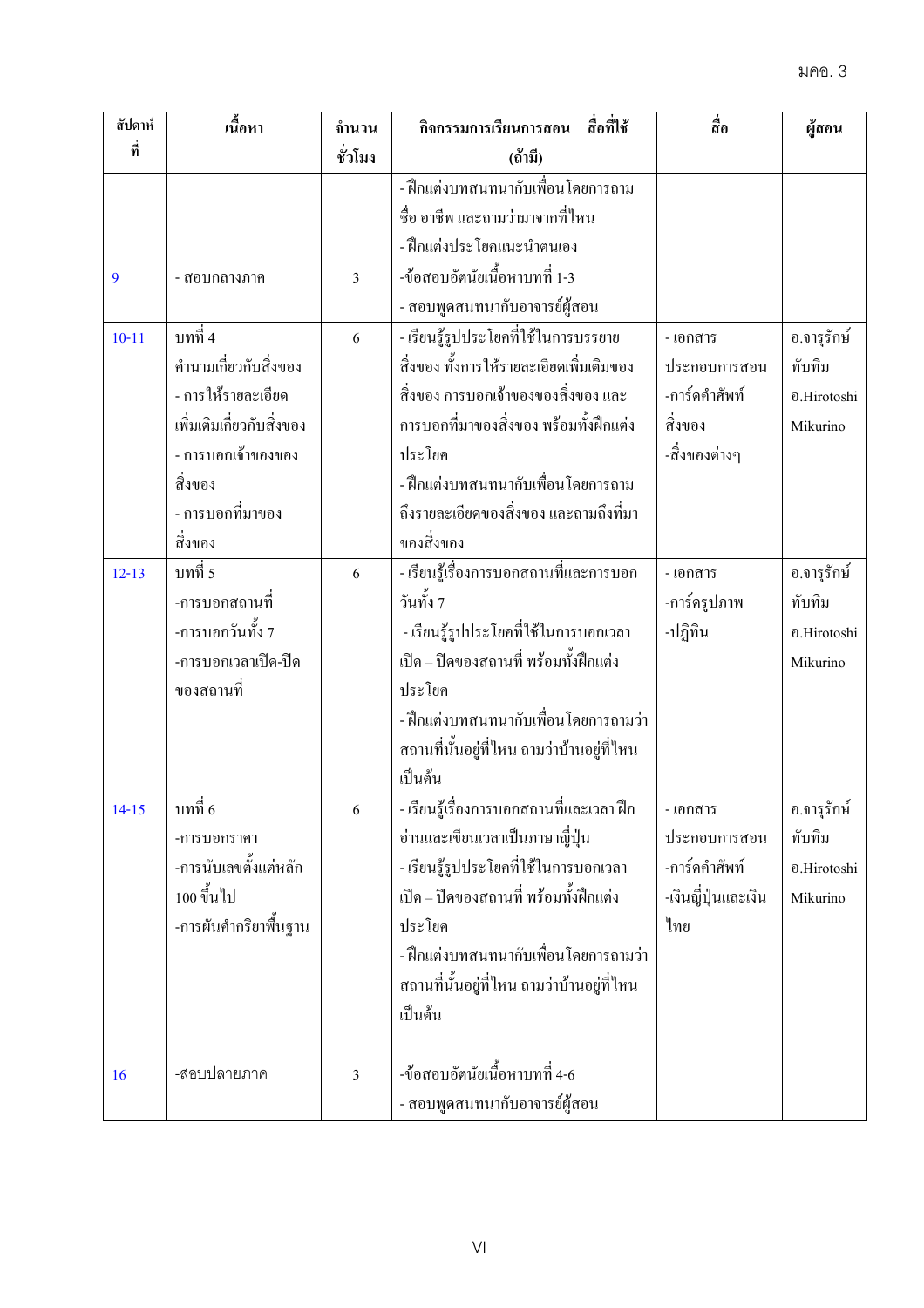# 2. แผนการประเมินผลการเรียนรู้

| กิจกรรมที      | ผลการ                   | วิธีการประเมิน             | สัปดาห์ที่     | สัดส่วนของการ |
|----------------|-------------------------|----------------------------|----------------|---------------|
|                | เรียนรู้                |                            | ประเมิน        | ประเมินผล     |
| 1              | 1.1, 2.1, 3.1, 4.1, 5.1 | การทำงานเป็นกลุ่ม การมี    | ตลอดภาคเรียน   | 40 %          |
|                |                         | ส่วนร่วมในชั้นเรียน การส่ง |                |               |
|                |                         | แบบฝึกหัดและงานที่ได้รับ   |                |               |
|                |                         | มอบหมาย และ                |                |               |
|                |                         | แบบทดสอบย่อย               |                |               |
| $\overline{2}$ | 2.1, 3.1, 5.1           | -สอบสนทนา 2 ครั้ง          | 9,16           | 20%           |
|                |                         |                            |                |               |
| 3              | 2.1, 3.1                | -สอบกลางภาค                | $\overline{9}$ | 20%           |
|                |                         | -สอบปลายภาค                | 16             | 20%           |
|                |                         |                            |                |               |

# หมวดที่ 6 ทรัพยากรประกอบการเรียนการสอน

#### 1. เอกสารและตำราหลัก

ึ จารุรักษ์ ทับทิม. 2555. **เอกสารประกอบการสอนวิชาภาษาญี่ปุ่นเบื้องต้น**. กรุงเทพฯ : มหาวิทยาลัยราชภัฏสวน ดุสิต.

# 2. เอกสารและข้อมูลสำคัญ

#### ไม่มี

#### 3. เอกสารและข้อมูลแนะนำ

#### เอกสารหนังสือและตำรา

3A Corporation. 2549. **มินนะ โนะ นิฮงโกะ 1** กรุงเทพฯ. สำนักพิมพ์ภาษาและวัฒนธรรม.เทคโนโลยี (ไทย –ญี่ปุ่น). สุเทพ น้อมสวัสดิ์. 2539. **ไวยากรณ์ภาษาญี่ปุ่นเบื้องต้น** กรุงเทพฯ. มหาวิทยาลัยธรรมศาสตร์.

ี ผศ.วันชัย สีลพัทธ์กุล. 2547. **แบบฝึกหัดอากิโกะโตะโทโมดาจิ 1-2** กรุงเทพฯ. มูลนิธิญี่ปุ่น.

Kiyomi Tanitsu และคณะ. 2541. **แบบฝึกหัดภาษาญี่ปุ่นชั้นต้น** กรุงเทพฯ. สมาคมส่งเสริมเทคโนโลยี(ไทย –ญี่ปุ่น).

3A Corporation. 2000. Minna no Nihongo Renshuu C Kaiwa Irasutosheet โตเกียว ญี่ปุ่น.

3A Corporation. The Association for Overseas Technical Scholarship (AOTS). 1990. SHIN NIHONGO NO KISO I โตเกียว ญี่ปุ่น. 3A Corporation.

Sumiko Taniguchi และคณะ. 1995. Hajime no ippo First Steps in Japanese โตเกียว ญี่ปุ่น. 3A Corporation.